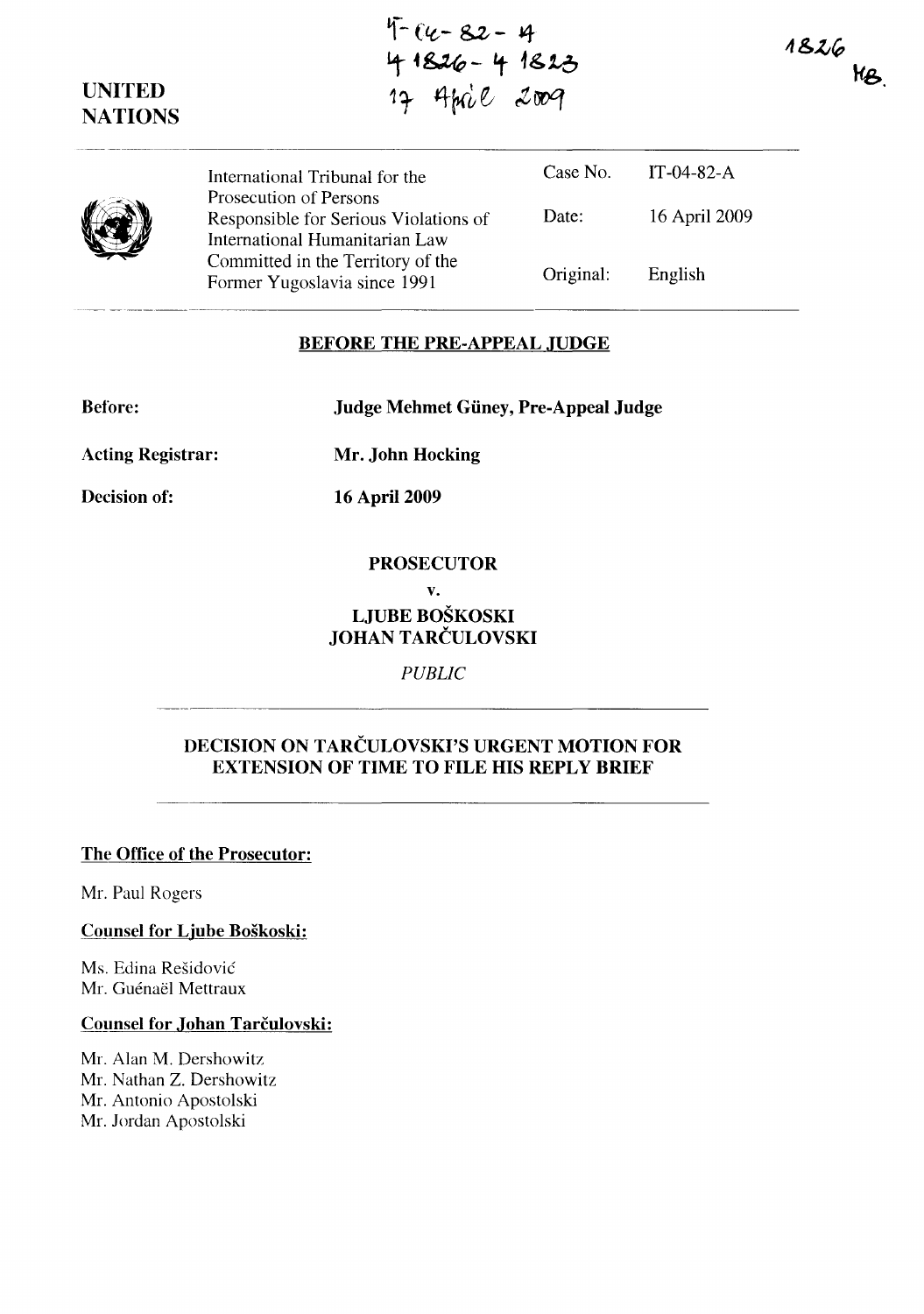**I, MEHMET GÜNEY, Judge of the Appeals Chamber of the International Tribunal for the** Prosecution of Persons Responsible for Serious Violations of International Humanitarian Law Committed in the Territory of the Former Yugoslavia since 1991 ("Tribunal"), and Pre-Appeal Judge in this case; $\frac{1}{1}$ 

**NOTING** the Judgement rendered by Trial Chamber II in the present case on 10 July 2008, where the Trial Chamber convicted Johan Tarčulovski ("Tarčulovski") of murder, wanton destruction and cruel treatment; $<sup>2</sup>$ </sup>

**NOTING** the "Tarčulovski Notice of Appeal", filed on 8 August 2008 ("Notice of Appeal"), and the "Brief of Johan Tarčulovski", filed confidentially on 12 January 2009 ("Appeal Brief");<sup>3</sup>

**NOTING** the "Decision on lohan Tarčulovski's Motion for Leave to Present Appellate Arguments in Order Different from that Presented in Notice of Appeal, to Amend the Notice of AppeaL and to File Sur-Reply, and on Prosecution Motion to Strike", issued by the Appeals Chamber on 26 March 2009 ("Decision of 26 March 2009"), whereby it ordered Tarčulovski to file an amended Notice of Appeal in conformity with the Practice Direction on Formal Requirements for Appeals from Judgement<sup>4</sup> no later than seven days from the date of filing of the Decision of 26 March 2003;

**NOTING** the "Tarčulovski Amended Notice of Appeal", filed on 2 April 2009;

**NOTING** the "Prosecution Response to Johan Tarčulovski's Appeal Brief', filed confidentially on 9 April 2009 ("Response Brief");<sup>5</sup>

**NOTING** that pursuant to Rule 113 of the Tribunal's Rules of Procedure and Evidence ("'Rules"), Tarčulovski may file a brief in reply in the present case by 24 April 2009;

**BEING SEIZED** of "Tarčulovski's Urgent Motion for a Two-Week Extension of Time to File his Reply Brief", filed on 14 April 2009 ("Motion");<sup>6</sup>

**NOTING** that in the Motion, Tarčulovski seeks a two-week extension of time to file his brief in reply on the grounds that:

 $\overline{1}$  Order Designating the Pre-Appeal Judge, 17 November 2008.

<sup>&</sup>lt;sup>2</sup> Prosecutor v. Ljube Boškoski and Johan Tarčulovski, Case No. IT-04-82-T, Judgement, 10 July 2008, para. 607.

 $3$  Signed on 9 January 2009. A public redacted version of the Appeal Brief was filed on 12 January 2009.  $4$  IT/201, 7 March 2002.

A public redacted version of the Response Brief was filed on 16 April 2009.

 $<sup>6</sup>$  Signed on 13 April 2009.</sup>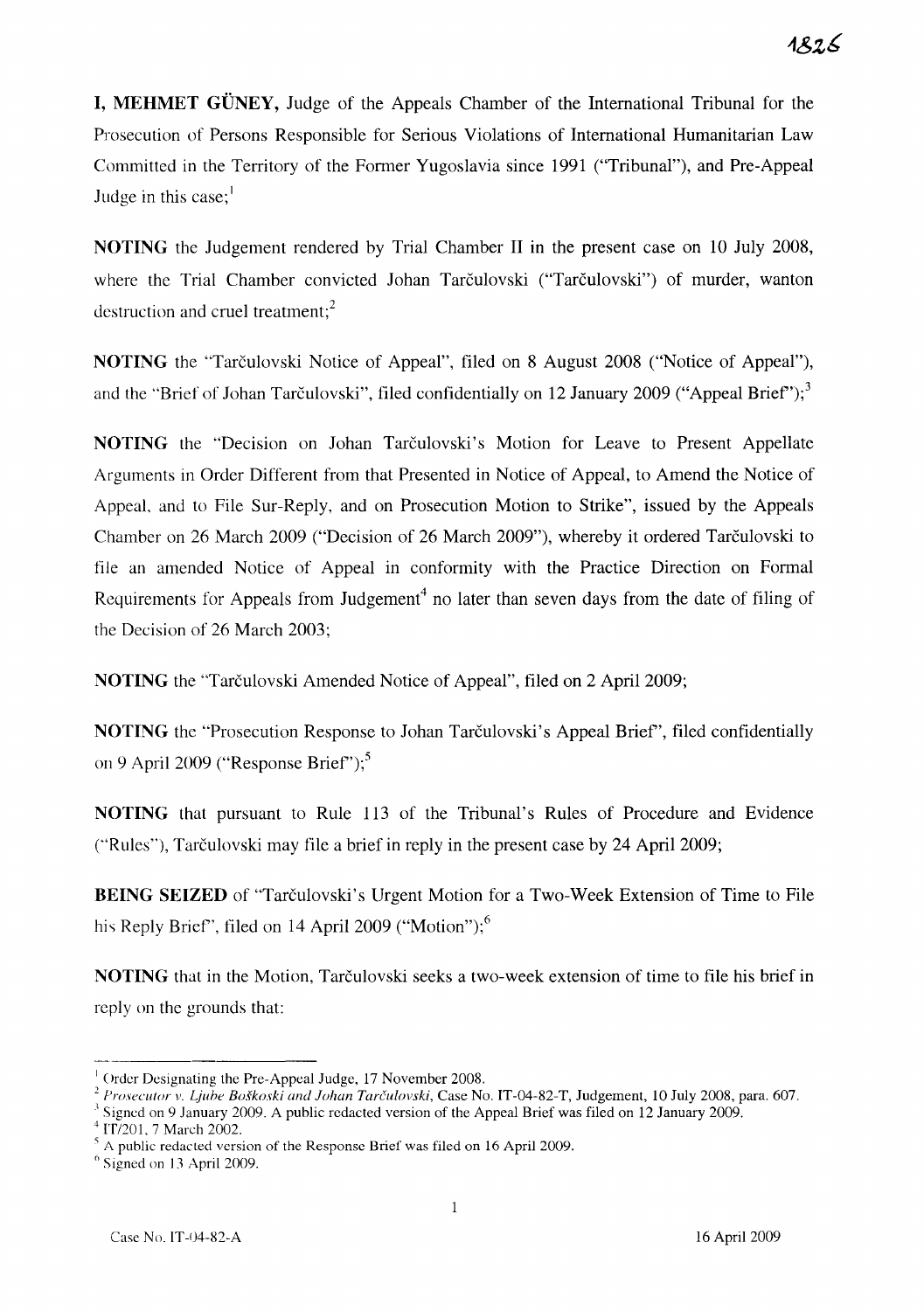- l) Tarčulovski received the Prosecution's Response Brief on 9 April 2009 "immediately hefore the Jewish Passover and Christian Easter holidays", for which both of his counsel and their staff members had long-standing holiday plans for family gatherings;<sup>7</sup>
- 2) Both of his counsel had already scheduled business trips immediately before and on 24 April 2009 due to the uncertainty as to when a decision on his motion of 12 January  $2009<sup>8</sup>$  would be issued;<sup>9</sup>
- 3) "'Given the complexity and significance of the issues raised on this appeal, and the deep disputes over fundamental factual issues and legal interpretations, it will be extremely difficult to conduct a full review of the Prosecution's 69-page Respondent Brief and to prepare a full cohesive Reply Brief by 24 April 2009";<sup>10</sup> and
- 4) The Prosecution had in effect almost three months to file its Response Brief;<sup>11</sup>

**NOTING** that the Prosecution has informed the Appeals Chamber that it does not take any position on Tarčulovski's Motion and will not file a response to it;

**NOTING** that pursuant to Rule 127(A)(i) and (B) of the Rules, the Appeals Chamber or Pre-Appeal Judge may, on good cause being shown by motion, enlarge the time limits prescribed under the Rules;

**CONSIDERING** that the Tribunal's deadlines are essential to orderly and efficient progress of the cases:<sup>12</sup>

**CONSIDERING** that deadlines in the Rules are to be respected regardless of counsel's other business engagements and holidays in which family gatherings would take place;<sup>13</sup>

Motion, para. 12.

<sup>&</sup>lt;sup>8</sup> Motion of Johan Tarčulovski for Leave to Present Appellate Arguments in Order Different from that Presented in Notice of Appeal, Pursuant to Practice Direction 4 and to Amend the Notice of Appeal Pursuant to Practice Direction 2, 12 January 2009 (signed on 9 January 2009).

<sup>&</sup>lt;sup>9</sup> Motion, para. 13, also stating that Mr. Nathan Z. Dershowitz "is scheduled to be on business in Moscow, Russia," from 20 to 24 April 2009, and that Mr. Alan M. Dershowitz "has a scheduled trip to Europe to speak in a number of cities."

<sup>&</sup>lt;sup>10</sup> Motion, para. 14.

II Motion. para. 15.

<sup>&</sup>lt;sup>12</sup> Prosecutor *v*. *Momir Nikolić*, Case No. IT-02-60/1-A, Decision on Defence Motion for Extension of Time to File Revised Brief in Reply, 2 September 2005 ("Nikolić Decision of 2 September 2005"), p. 3.

<sup>&</sup>lt;sup>13</sup> *Prosecutor v. Momir Nikolić*, Case No. IT-02-60/1-A, Decision on Second Defence Motion to Enlarge Time for Filing of Replies, l April 2005, p. 4.